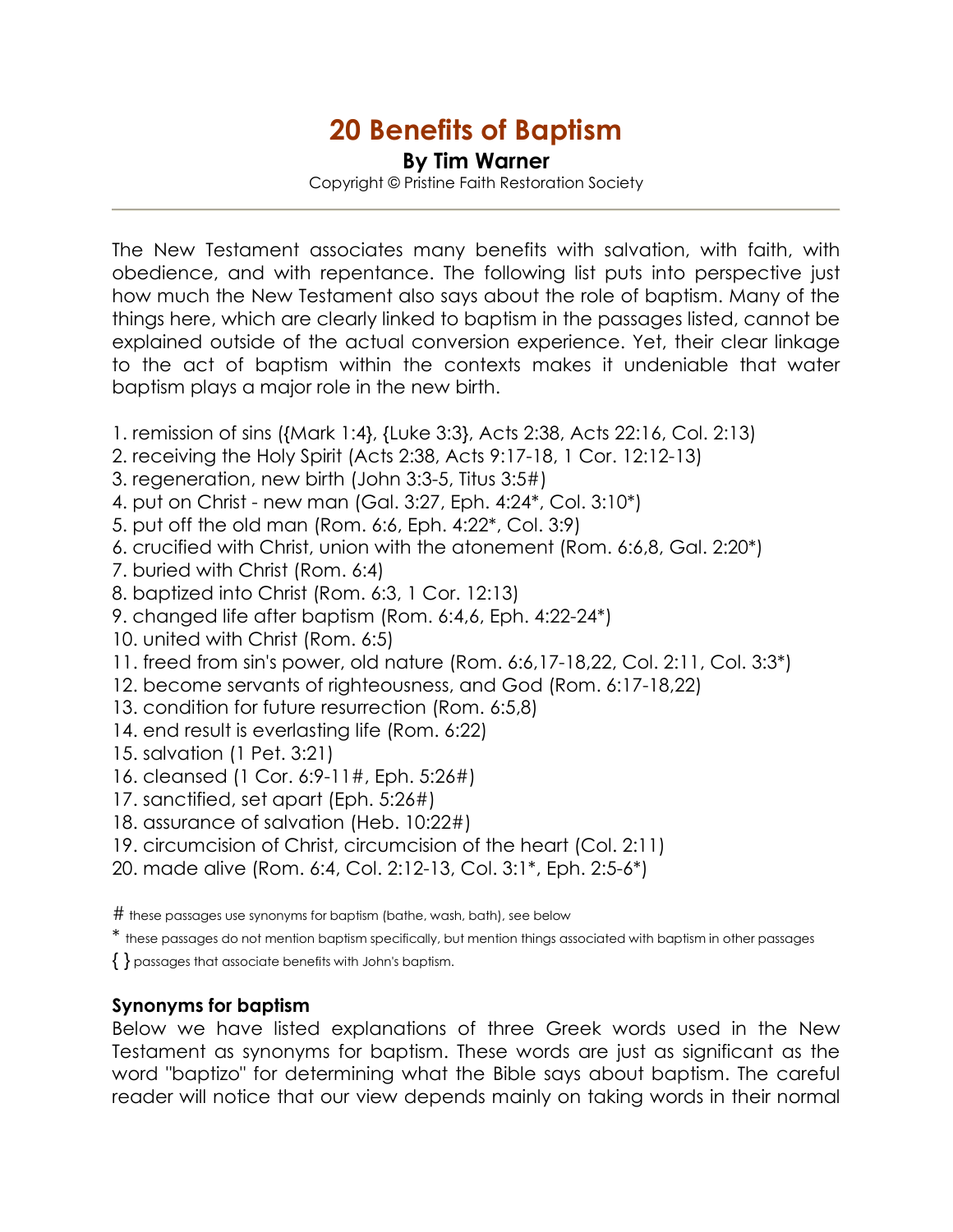literal sense. Our opponents are forced to allegorize these terms and phrases in order to maintain their position. We will show from the grammar why our view is consistent with the grammar, and theirs is not.

1. "bathe" (verb - λουω) is found in Hebrews 10:22. "Let us draw near with a true heart in full assurance of faith, having our hearts sprinkled from an evil conscience and our bodies **washed** with pure water." Some interpret the term figuratively, on the basis that "sprinkled" is figurative. The claim is made that "sprinkling" refers to the Old Testament practice of sprinkling blood on those things that were sanctified to the Lord. The inference is drawn that the "washing" is a reference to the priests washing before ministering in the Temple. While it is true that the word "sprinkled" is a metaphor, and harkens back to the Old Testament usage, note that the object of the sprinkling is the heart, a synonym for the inner man. The "heart" was not "sprinkled" under the Old Covenant. The "heart" is something that is meant literally, since the heart was considered to be the seat of the soul, the inner man. Since it is clear that the object of the verb "sprinkled" was meant literally, there is every reason to take the object of the washing literally also, the "body." It is difficult to imagine that the "body" was being used by the writer to represent something else. Also, the instrument used in this bathing is water. While we cannot prove that the washing of the body is literal in this passage, the literal sense certainly makes good sense given the NT teaching on baptism.

2. "Wash" (verb -  $\alpha \pi \alpha \lambda \alpha \omega$ ) is found only in Acts 22:16 & 1 Cor. 6:11. This word is clearly a synonym for baptism in Acts 22:16. "Arise and be baptized, and wash away your sins." It appears in the middle voice, meaning the subject participates in doing the action and receives the action. Literally, Ananias told Paul to wash away his sins by being baptized. The same word is also used in the middle voice in 1 Cor. 6:11. "And such were some of you. But you were washed, but you were sanctified, but you were justified in the name of the Lord Jesus and by the Spirit of our God." It is significant that of the three verbs listed which distinguish a believer from his former lost condition, two are in the passive voice (sanctified and justified), and "washed" is in the middle voice. The passive voice indicates that the subject received the action of the verb, but did not participate in doing the action himself. Being "justified" and "sanctified" were performed by someone else upon the subject. Obviously, that someone else is God. Yet, in contrast, "washed" is in the middle voice. Therefore, "washing" cannot be something performed by God, but by the individual himself. It cannot be a "spiritual" or metaphorical washing implying some spiritual benefit, because the person cannot do that himself. The only thing he can do himself is obey the command to be baptized. Also, notice "washed" is listed first, and "sanctified" and "justified" follow. This is exactly what we would expect if God's part (sanctification and justification) were done for the believer in response to His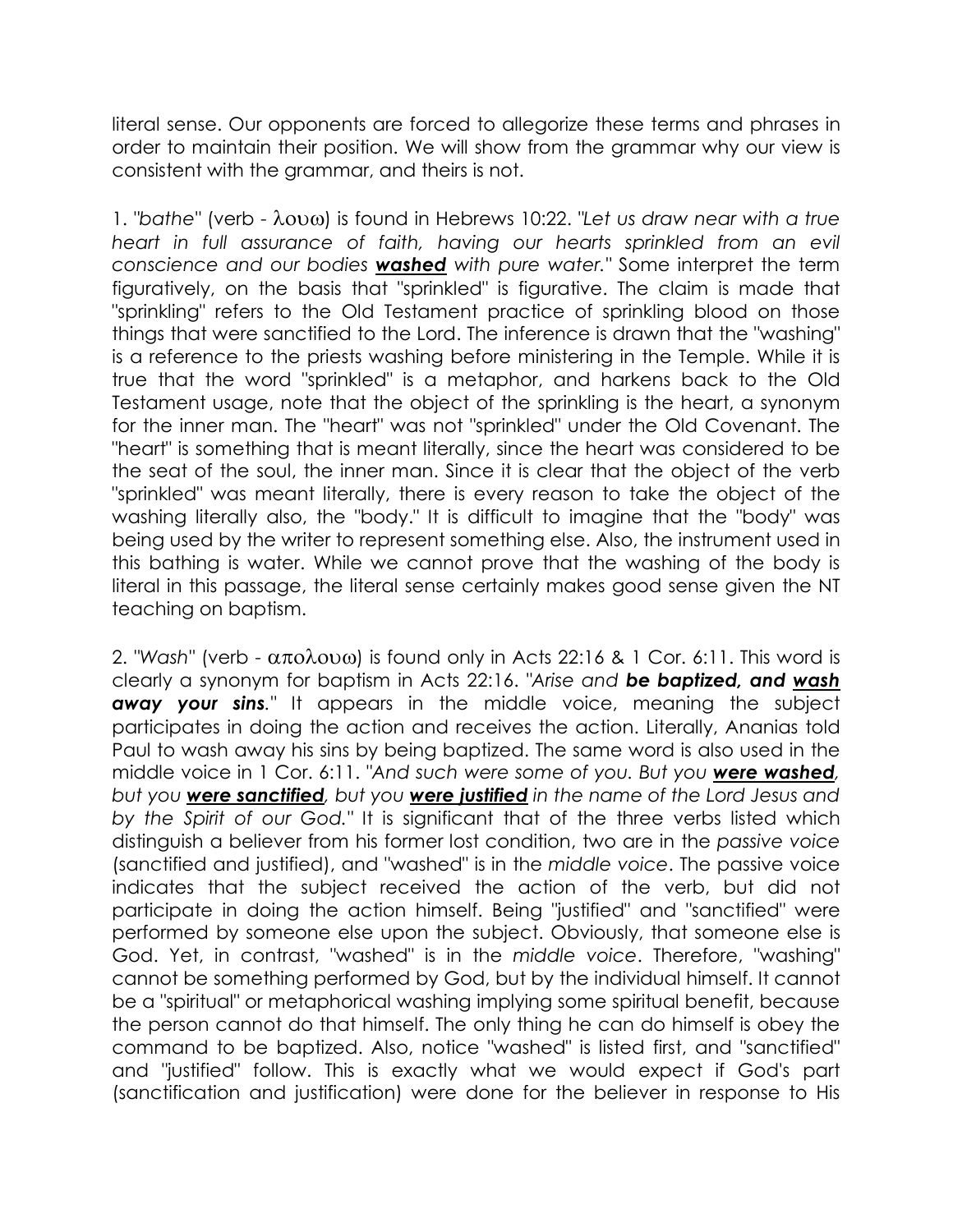washing himself. On the other hand, if the Baptist position on baptism were true, this passage must be speaking of some type of metaphorical or spiritual "washing," which could only be accomplished by God. As we have seen, that is not consistent with Paul's use of the middle voice, the subject both performing and receiving the action of the verb. Notice the two prepositional phrases, "in the name of the Lord Jesus" and "by the Spirit of our God." The first prepositional phrase, "in the name of the Lord Jesus," refers to the middle voice verb "washing." (Baptism was done in the name of Jesus Christ). And the second prepositional phrase "by the Spirit of our God" refers to the two passive voice verbs, "sanctified" and "justified." Both of these are done for us by the Spirit. It is obvious from this passage that all three verbs were instrumental in bringing about the change in the Corinthians from their former life of sin. And baptism is one of those three things.

3. "Bath" (noun - λουτρον) is found only in Eph. 5:26 & Titus 3:5. This word is translated "washing" in the KJV, but literally means "bath." "Christ also loved the church, and gave himself for it; that he might sanctify and cleanse it by the bath of water in the message" (literal Greek translation). Some might be tempted to allegorize this passage, taking "bath" in a figurative sense. However, Paul identified what kind of "bath" he meant with the words, "of water." Not only must one interpret "bath" figuratively to escape the literal sense of the text, but also take the additional step of claiming that "water" is figurative too. The prepositional phrase, "by the word" (KJV), is thought by some to identify "water" with the Scriptures. But, the sense of the prepositional phrase is not to identify the object with the word it modifies, but to explain the relationship between the two. Unfortunately, many English translations mistranslate this prepositional phrase, "by the word." The Greek phrase is "εν ρημα." Literally, "in [the] message." The word "ρημα" always means something spoken, such as a command, or "saying." It is frequently used of the "sayings" of Jesus. Also, it is used of the Gospel message. Here, it refers either to the message of the Gospel, or to the Great Commission, Jesus' command to make disciples by baptizing them (Matt. 28:19-20). The preposition "εν" is equivalent to our English "in." So, the whole statement should be understood as follows: "...that he might sanctify and cleanse it [the church] by the bath of water [contained] in the message."

The second occurrence of this word is Titus 3:5-6. "Not by works of righteousness which we have done, but according to His mercy He saved us, **through the bath** of second birth and renewing of the Holy Spirit, whom He poured out on us abundantly through Jesus Christ our Savior." (Literal Greek translation). Again, some are tempted to allegorize "the bath of second birth" and make it something mystical. But there is no justification for this in the text. This is especially apparent when we examine the words of Jesus to which Paul undoubtedly referred. "... Most assuredly, I say to you, unless one is **born again**, he cannot see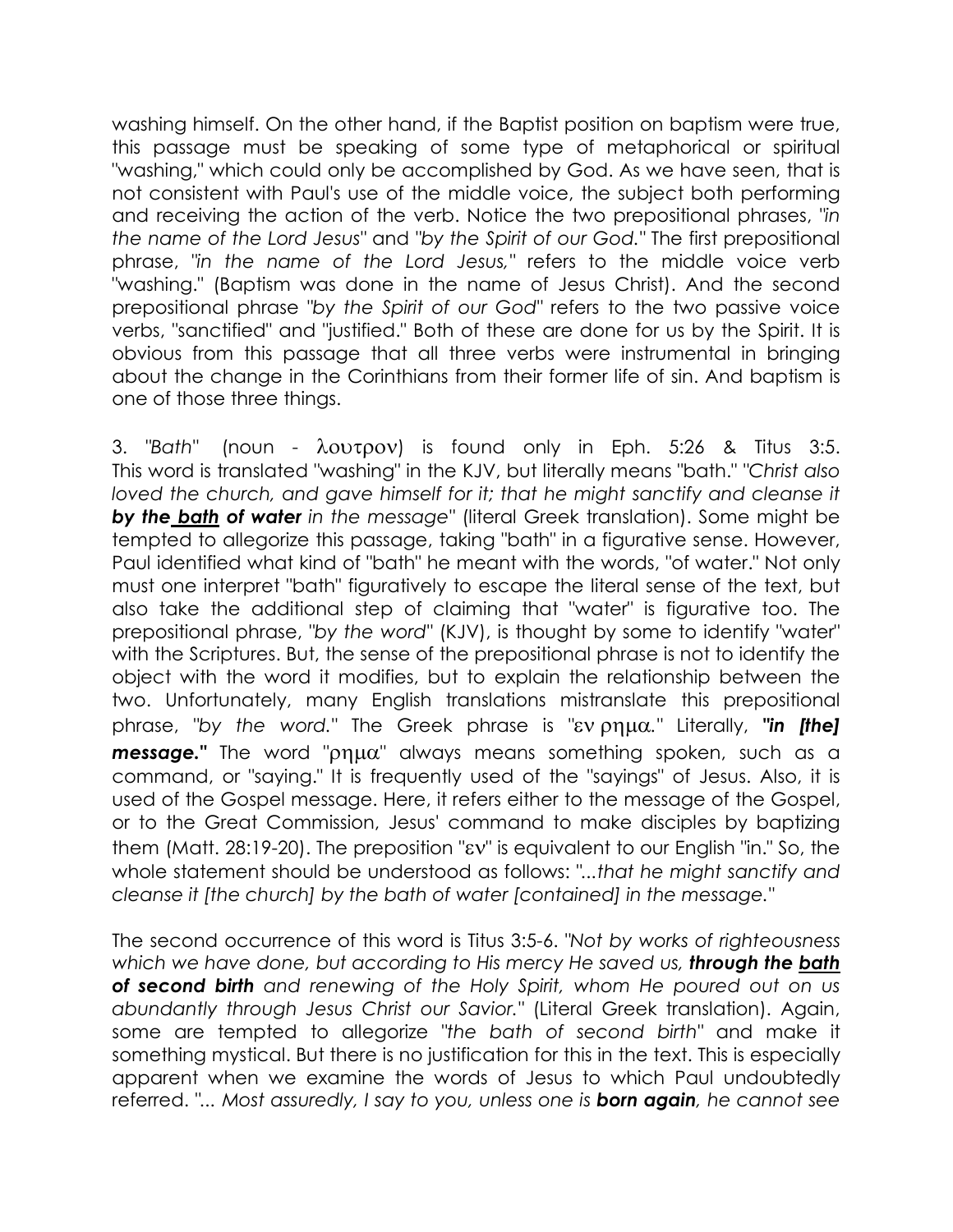the kingdom of God. ... Most assuredly, I say to you, unless one is **born of water** and the Spirit, he cannot enter the kingdom of God" (John 3:3,5). Notice that both John 3:3,5 and Titus 3:5 mention the instruments of salvation being "water/bath" and the "Spirit," in the same order. Also, notice that both passages associate these two things with being "born again."

There is one more passage we should consider in relation to these two, 1 Pet. 1:22-23. "Since you have **purified** your souls in **obeying** the truth through the Spirit ... having been born again, not of corruptible seed but incorruptible, through the word of God which lives and abides forever." The verb "purified" is a perfect active participle. The perfect tense indicates a completed action in the past with the results continuing to the present. The active voice means the subject is performing the action. In other words, they cleansed their own souls. We stated earlier, when examining 1 Cor. 6:11, that one cannot wash away his own sins, or perform such inward acts. These are God's domain. However, Peter used language here that requires the participation of the subjects. It is possible for us to "cleanse our souls" by doing what Peter stated in the next clause, "obeying the truth through the Spirit." Because the result of our obeying the truth is the cleansing of our souls, even though we do not actually cleanse our own souls, the active voice verb was used. Since the cleansing of the soul is the guaranteed result of our obeying the Gospel, it is viewed by Peter as our doing something that results in the purifying of our souls. Ananias used the same kind of language in his command to Paul. "Arise and be baptized, and wash away your sins, calling on the name of the Lord"' (Acts 22:16). Paul could not literally wash away his own sins. However, Ananias told him how to achieve the result of having his sins washed away. And it depended on Paul's taking action, being baptized. So, the washing away of his sins was the **indirect result** of baptism. That is why Ananias used the middle voice. The same effect occurs in 1 Pet. 1:22. Peter's readers had "purified their souls" in obeying through the Spirit. That is, the Spirit actually purified them, in response to their obedience to a command.

Although the act of obedience is not specified here, it is easy to infer that it was baptism, based on the promise in Acts 2:38, and Paul's linking baptism with obedience to the Gospel in Rom. 6:17. Peter continues by saying, "having been born again..." This term is synonymous with the terms in John 3:3,5 and Titus 3:5. It is connected by Peter with the act of purifying one's own soul through obedience, and by the power of the Spirit. The verb in question is a present passive participle. God is the one who does the action, hence the passive voice. The time implied by the verb tense in the participle is relative to the time of the main verb, "purified." So, being "born again" occurred at the time of the purification of the soul, which itself was the result of the act of obedience. All of this is perfectly consistent with the idea of baptism being the obedient act, with purification of the soul and being "born again" the result. Of course, this does not prove that baptism is that act of obedience in this passage. However, baptism is